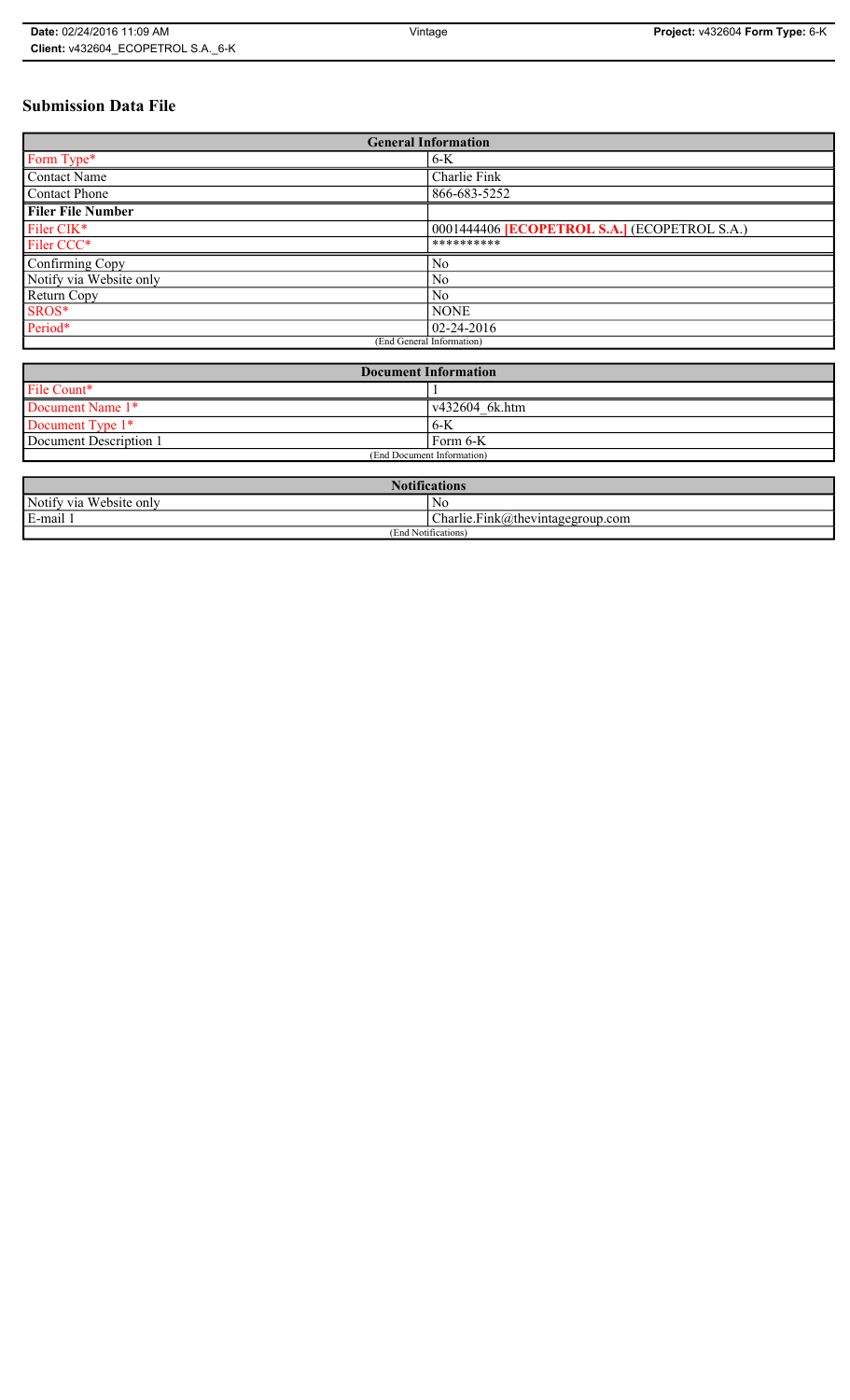#### **UNITED STATES SECURITIES AND EXCHANGE COMMISSION Washington, D.C. 20549**

#### **FORM 6-K**

# **REPORT OF FOREIGN PRIVATE ISSUER PURSUANT TO RULE 13a-16 OR 15d-16 UNDER THE SECURITIES EXCHANGE ACT OF 1934**

For the month of February, 2016 Commission File Number 001-34175

ECOPETROL S.A.

(Exact name of registrant as specified in its charter)

N.A.

(Translation of registrant's name into English)

COLOMBIA

(Jurisdiction of incorporation or organization)

Carrera 13 No. 36 – 24

BOGOTA D.C. – COLOMBIA (Address of principal executive offices)

Indicate by check mark whether the registrant files or will file annual reports under cover of Form 20-F or Form 40-F.

Form 20-F  $\boxtimes$  Form 40-F  $\Box$ 

Indicate by check mark if the registrant is submitting the Form 6-K in paper as permitted by Regulation S-T Rule 101(b)(1)

Yes $\Box$  No  $\boxtimes$ 

Indicate by check mark if the registrant is submitting the Form 6-K in paper as permitted by Regulation S-T Rule 101(b)(7)

Yes $\Box$  No  $\boxtimes$ 

Indicate by check mark whether the registrant by furnishing the information contained in this form is also thereby furnishing the information to the Commission pursuant to Rule 12g3-2(b) under the Securities Exchange Act of 1934.

## $Yes \Box No \boxtimes$

If "Yes" is marked, indicate below the file number assigned to the registrant in connection with Rule 12g3-2(b): 82- N/A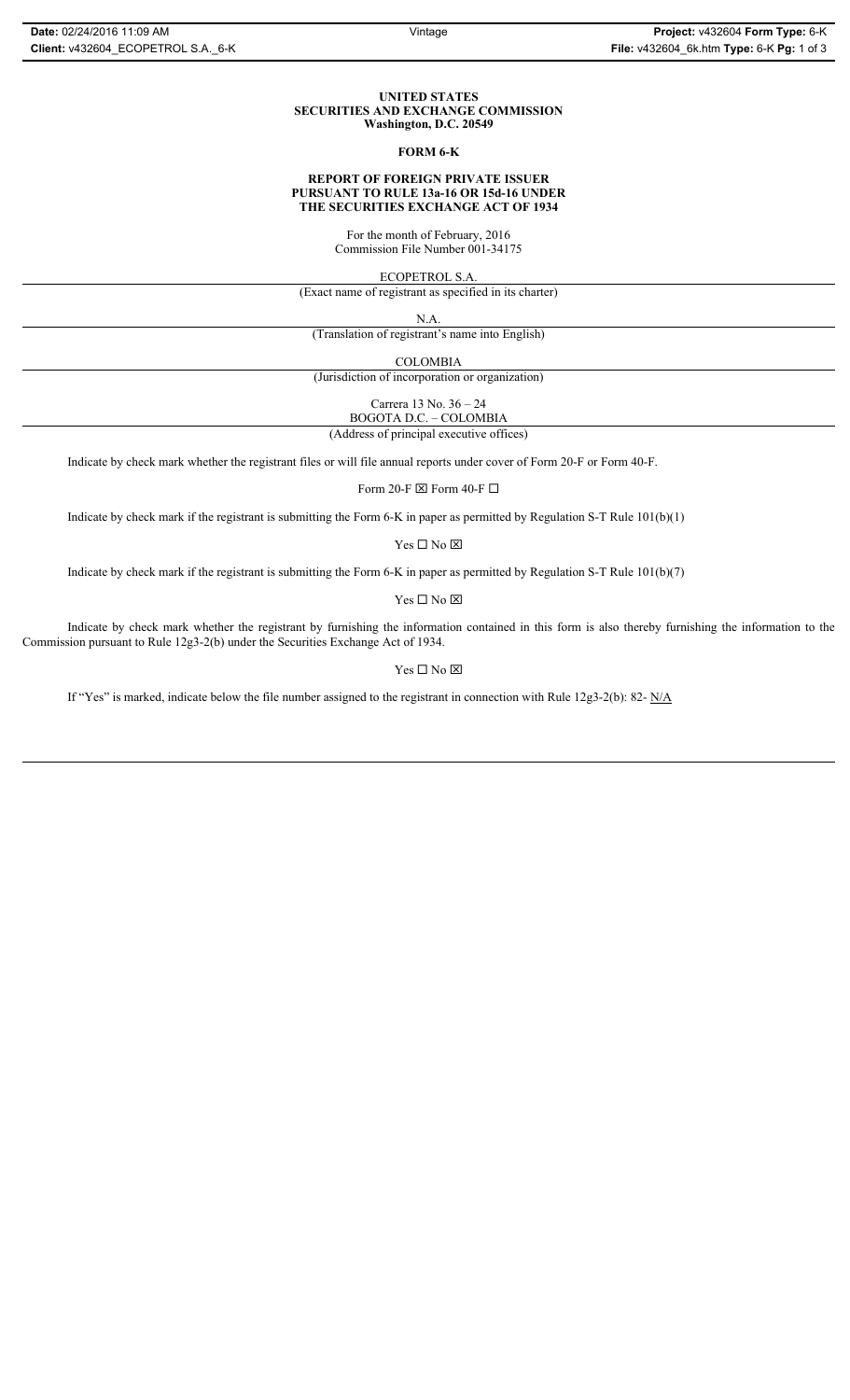#### **Ecopetrol continues the financing of its 2016 investment plan with a local bank loan for COP\$990 billion**

Ecopetrol S.A. (BVC: ECOPETROL; NYSE: EC; TSX: ECP) ("Ecopetrol" or the "Company") reports that on February 23, 2016, it signed a bilateral commercial loan agreement with Bancolombia S.A. for COP\$990 billion (Approximately USD\$300 million).

The Company fulfilled all the procedures and approvals required by the relevant government authorities in Colombia, including receipt of Resolution of Authorization No. 445 of February 22, 2016 from the Ministry of Finance and Public Credit.

This loan agreement has a term of 8 years and a 2-year grace period on principal, with interest payable semiannually at a rate of DTF TA  $+ 560$  basis points. With this loan agreement, the Company continues the funding of its 2016 investment plan and is able to diversify the currency of its financing sources.

The resources from the loan will be used for the 2016 investment plan and other general corporate purposes.

The terms of this loan agreement confirm that the Company has access to resources not only in the international market, but also in the Colombian banking market. This transaction also illustrates the local market's confidence in Ecopetrol.

# **Bogota, February 24, 2016**

*Ecopetrol is the largest company in Colombia and is an integrated oil & gas company; it is among the top 50 oil companies in the world and among the four top ones in Latin America. Besides Colombia - where it generates over 60% of the national production - it has exploration and production activities in Brazil, Peru & the US (Gulf of Mexico). Ecopetrol owns the largest refinery in Colombia and most of the pipeline and multi-product pipeline network in the country, and is significantly increasing its participation in bio-fuels.*

*This release contains statements that may be considered forward looking statements within the meaning of Section 27A of the U.S. Securities Act of 1933 and Section 21E of the U.S. Securities Exchange Act of 1934. All forward-looking statements, whether made in this release or in future filings or press releases or orally, address matters that involve risks and uncertainties, including in respect of the Company's prospects for growth and its ongoing access to capital to fund the Company's business plan, among others. Consequently, changes in the following factors, among others, could cause actual results to differ materially from those included in the forward-looking statements: market prices of oil & gas, our exploration and production activities, market conditions, applicable regulations, the exchange rate, the Company's competitiveness and the performance of Colombia's economy and industry, to mention a few. We do not intend, and do not assume any obligation to update these forward-looking statements.*

#### **For further information, please contact:**

-----------------------------------------

**Head of Corporate Finance and Investor Relations** María Catalina Escobar Phone: (+571) 234 5190 E-mail: *investors@ecopetrol.com.co* 

**Media Relations (Colombia)**  Jorge Mauricio Tellez Phone: + 571-234-4329 e-mail: mauricio.tellez@ecopetrol.com.co